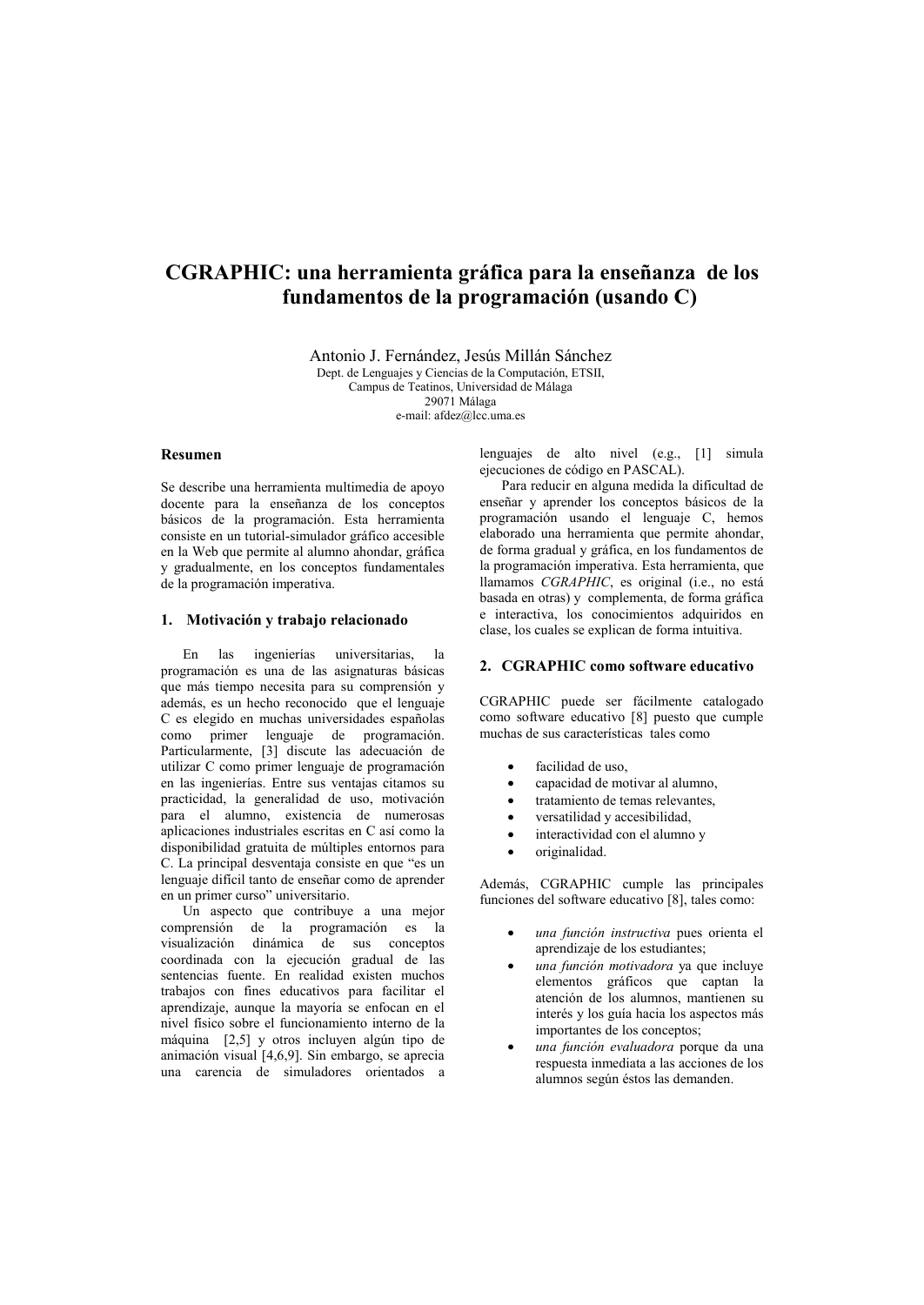## **Demostraciones**

# 3. Teoría + práctica

CGRAPHIC integra un tutorial on-line, de los conceptos básicos del lenguaje C, y un simulador visual de la ejecución de programas escritos en C, combinando pues una parte teórica con otra eminentemente práctica.

En la parte teórica, cada concepto básico de programación viene acompañado primeramente de una explicación teórica similar a la que pueda aparecer en cualquier libro básico de programación. Primero se define un concepto y luego se muestran, a nivel teórico, ejercicios explicativos del mismo. Además, se proponen una lista de conceptos afines que el alumno puede consultar de forma inmediata on-line.

En la parte práctica, asociado a cada concepto existe un conjunto de ejercicios interactivos cuva ejecución es visualizada gráficamente. En este contexto práctico, se combinan características de un intérprete de C con las de un depurador del mismo. Básicamente CGRAPHIC visualiza la ejecución de un programa diseñado mediante el lenguaje de programación C. La versión actual incluye un conjunto amplio de programas -de dificultad diversa- que se asocian a conceptos fundamentales de la programación imperativa, tales como: tipos básicos, tipos compuestos (registros-estructuras, arrays, etc), constantes, variables locales y globales, ámbitos de visibilidad, estructuras de control, bucles, direcciones de memoria, punteros, ficheros, funciones, procedimientos, paso de parámetros y tipos abstractos de datos (TADs).

## 4. El entorno de visualización

El entorno gráfico de ejecución de la parte práctica consta de lo siguientes elementos. los cuales son fácilmente identificables en la Figura 1: (1) Una pantalla gráfica para mostrar una representación gráfica de los elementos del programa C a medida que éstos son creados, modificados y/o eliminados; (2) Una pantalla de código que muestra el código del ejercicio actual que se está representando: además en cada uno de los estados intermedios, se resalta cuál es la siguiente línea de código que va a ser ejecutada;  $(3)$  una pantalla de salida, que indica tanto la salida estándar (es decir el monitor) del programa como instrucciones al usuario para un correcto funcionamiento; (4) un control del modo de ejecución (ver explicación posterior);  $(5)$  un cuadro de entrada, que proporciona interactividad pues permite introducir datos como si del teclado se tratase; (6) un botón para iniciar la visualización (ejecución)  $v(7)$  un botón de acción, para pasar de un estado a otro en la ejecución.



La implementación: Debido a las limitaciones de espacio, comentaremos brevemente  $1a$ implementación de CGRAPHIC. La parte teórica ha sido diseñada básicamente mediante páginas HTML; el entorno gráfico ha sido desarrollado en Java y sólo requiere un programa navegador para ser ejecutado. La Figura 2 muestra el esquema de todas las clases empleadas: se han implementado una serie de objetos genéricos que son usados para visualizar diferentes conceptos de programación. Entre esos objetos tenemos: variables, arrays, funciones, punteros, mapas de memoria, ficheros, estructuras v buffer de teclado. Cada objeto se implementa mediante una clase Java y cada ejercicio (e.g., Ex), implementado en otra clase Java (e.g., *Ex.java*), contiene un programa C que se carga durante la ejecución en la ventana de código del entorno (ver Figura 1). La ventana de código es definida en el fichero Code.java. El resto del entorno gráfico se implementa en el fichero GraphicBox.java, en cual es compartido por todos los ejercicios (los cuales también comparten la misma plantilla, implementada en el fichero Template.java). Más información puede ser encontrada en la siguiente dirección:

## 590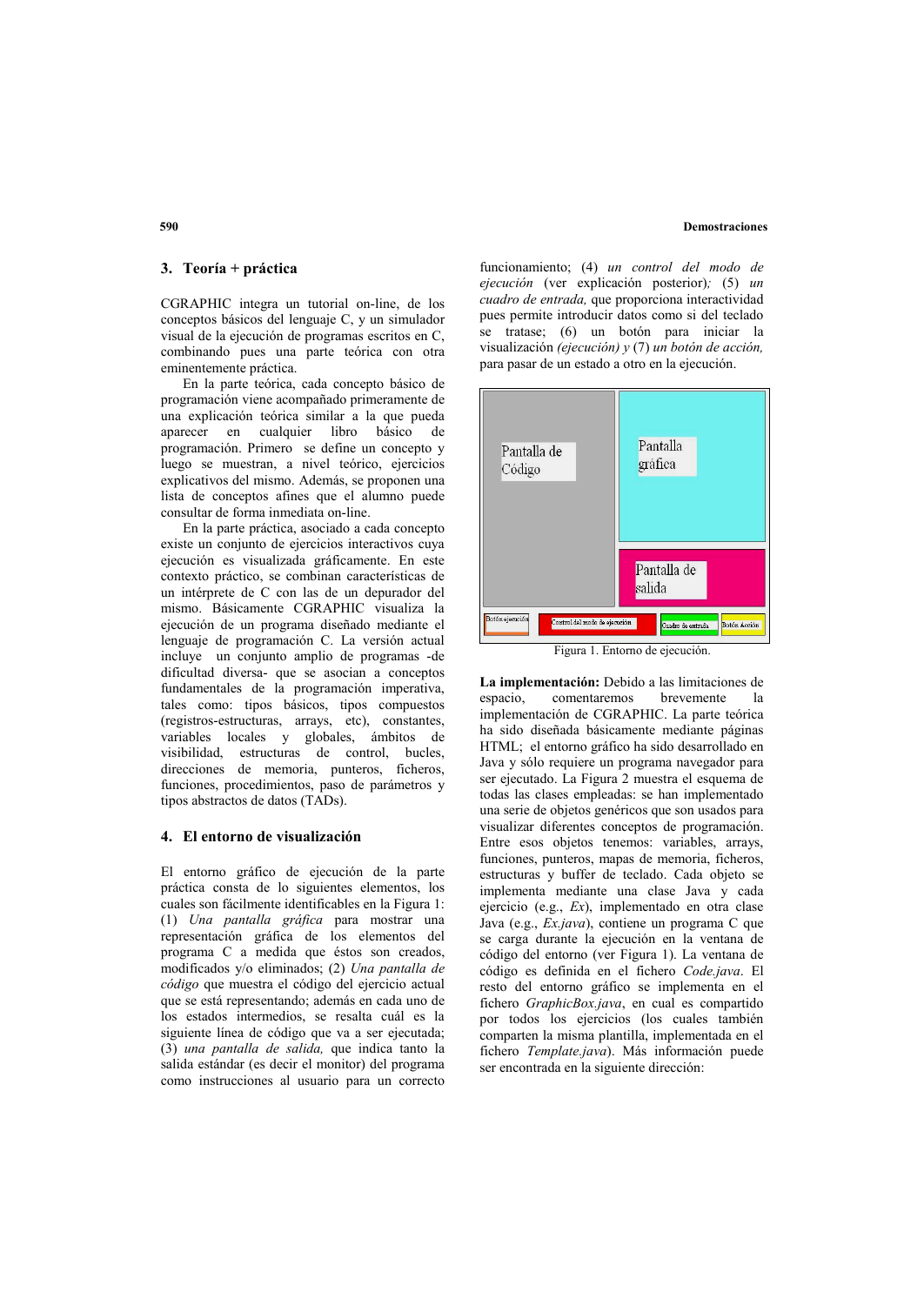## IX Jornadas de Enseñanza Universitaria de la Informática

# http://campusvirtual.uma.es/fundinfo/online/Engli sh CGRAPHIC/default.htm.

Modos de ejecución: Se permiten dos modos posibles de ejecución a elegir por el usuario: un modo directo, en el cual el programa se ejecuta tal y como lo haría en un entorno clásico de programación en C, y un modo pausado o paso a paso, en el cual los programas son ejecutados instrucción a instrucción y la resolución (trazas) de cada instrucción es mostrada gráficamente por pantalla. En este modo, el usuario indica cuándo se quiere pasar al siguiente estado mientras se observan cómo varían los elementos del programa (variables, punteros, memoria,...) en los estados intermedios; consiste pues en una interpretación gráfica del ejercicio.



Figura 2. Esquema de Clases.

Ejemplos: La Figura 3 muestra un estado intermedio derivado de la ejecución paso a paso de un ejercicio (concretamente, el de intercambio de enteros usando una función swap). En esta figura se observan algunos de los *objetos* tratados gráficamente en la herramienta tales como las variables globales (en verde), las variables locales (en azul), el mapa de memoria, la línea de código a ejecutarse (resaltada en rojo), etc.



Figura 3. Estado intermedio de ejecución paso a paso.



Figura 4. Otros estados intermedios. Ficheros-Arrays.

Las Figuras 4 y 5 muestran el estado intermedio de la ejecución pausada de otros